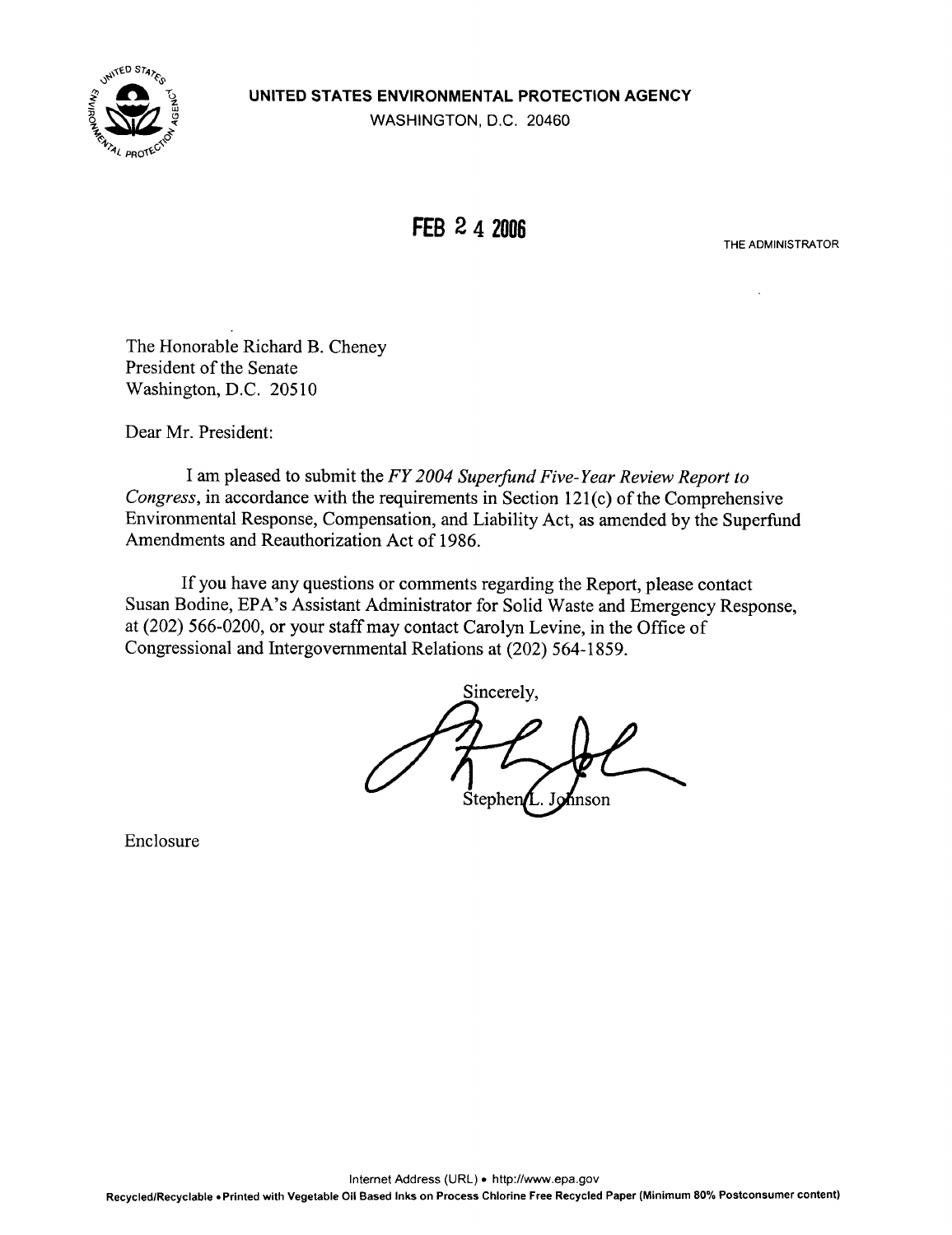

FEB 2 4 2006 THE ADMINISTRATOR

The Honorable Dennis Hastert Speaker of the House of Representatives Washington, D.C. 20515

Dear Mr. Speaker:

I am pleased to submit the FY 2004 Superfund Five-Year Review Report to Congress, in accordance with the requirements in Section 121(c) of the Comprehensive Environmental Response, Compensation, and Liability Act, as amended by the Superfund Amendments and Reauthorization Act of 1986.

If you have any questions or comments regarding the Report, please contact Susan Bodine, EPA's Assistant Administrator for Solid Waste and Emergency Response, at (202) 566 0200, or your staffmay contact Carolyn Levine, in the Office of Congressional and Intergovernmental Relations at (202) 564-1859.

Sincerely, Stephen I 'nson

Enclosure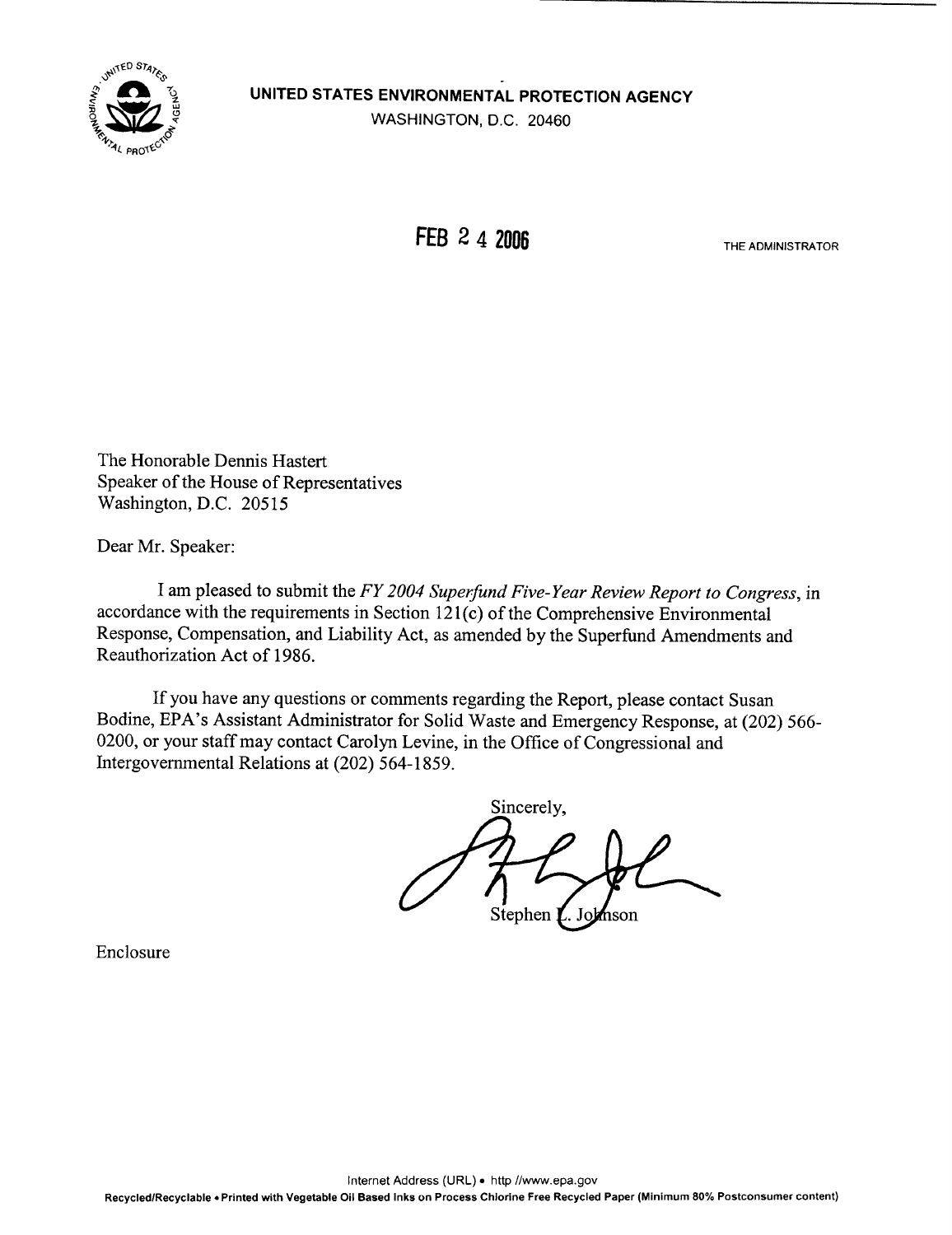### FY 2004 REPORT TO CONGRESS SUPERFUND FIVE-YEAR REVIEWS

#### PURPOSE:

The U.S. Environmental Protection Agency (EPA) is responsible for reviewing Superfund remedial actions at least every five years where hazardous substances, pollutants, or contaminants will remain on site above levels that and unrestricted exposure. EPA is also responsible for preparing a report to Congress on these reviews.

#### BACKGROUND:

Section 121(c) of the Comprehensive Environmental Response, Compensation, and Liability Act (CERCLA), as amended by the Superfund Amendments and Reauthorization Act of 1986 (SARA), states :

"If the President selects a remedial action that results in any hazardous substances, pollutants, or contaminants remaining at the site, the President shall review such remedial action no less often than each 5 years after the initiation of such remedial action to assure that human health and the environment are being protected by the remedial action being implemented. In addition, if upon such review it is the judgement of the President that action is appropriate at such site in accordance with section 104 or 106, the President shall take or require such action . "

CERCLA also requires that EPA report to Congress information regarding these facilities for which the reviews are required. This report provides a list of facilities, information on sites where additional work is required, and appropriate contacts for additional information on the results of these reviews.

#### FINDINGS:

The attached table presents a list of statutory five-year reviews for non-Federal facilities and Federal facilities that consists of the following:

- Reviews due in FY04 and currently completed;
- . Reviews due in prior or later fiscal years, but completed in FY04; and
- Reviews due in FY04, still pending.

For non-Federal facility sites, a total of 108 sites required five-year reviews in FY04. Reviews for 106 of the 108 sites requiring reviews were completed. In addition,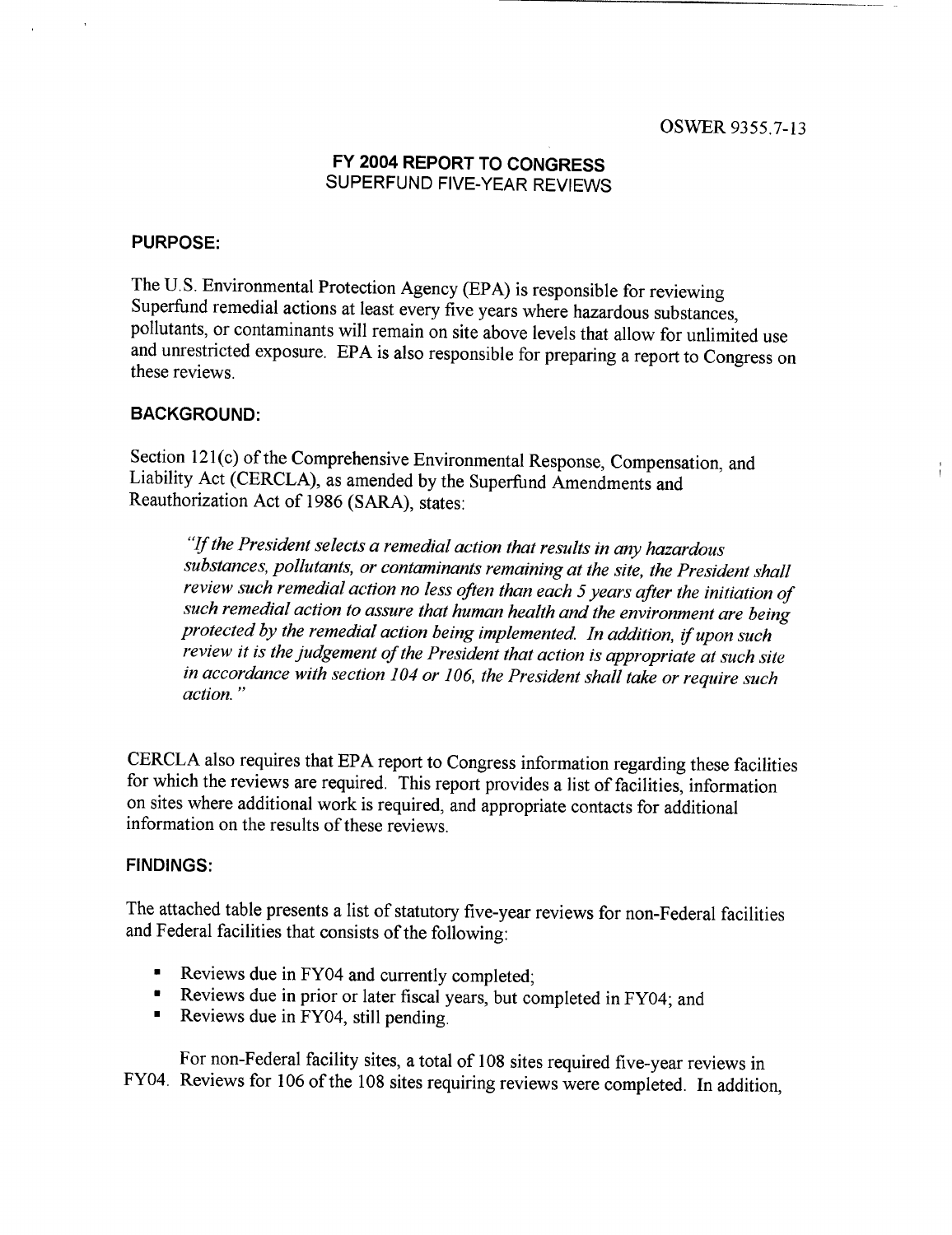another 11 reviews that were due in other fiscal years were also completed, bringing the total number of non-Federal facility five-year reviews completed to 117 .

For Federal facility sites, a total of 24 sites required five-year reviews in FY04. Reviews for 23 of the 24 sites requiring reviews were completed . Another 12 reviews that were due in other fiscal years were also completed, bringing the total number of Federal facility five-year reviews completed to 35.

In all, the total number of five-year reviews completed for both non-Federal and Federal facilities was 152. The remedies at 15 of these sites (or portions of the site) were considered to need additional work or additional to fully implement the recommendations listed in the five-year review reports are underway.

For FY04, one Federal facility five-year review remains pending. Five-year reviews at two non-Federal facility sites are also pending. We have every expectation that these three reviews will be completed in the near future .

The actual five-year reviews that are the subject of this report are publicly available . Additional information for any five-year review identified in this report can be obtained by contacting the Office of Superfund Remediation and Technology Innovation<br>at (703) 603-8960 or the Superfund Call Center at (703) 412-9810 or (800) 424-9346. The national Superfund web page also provides copies of all five-year review reports.<br>Each Region has (or is developing) its own five-year review web page containing recent five-year review reports.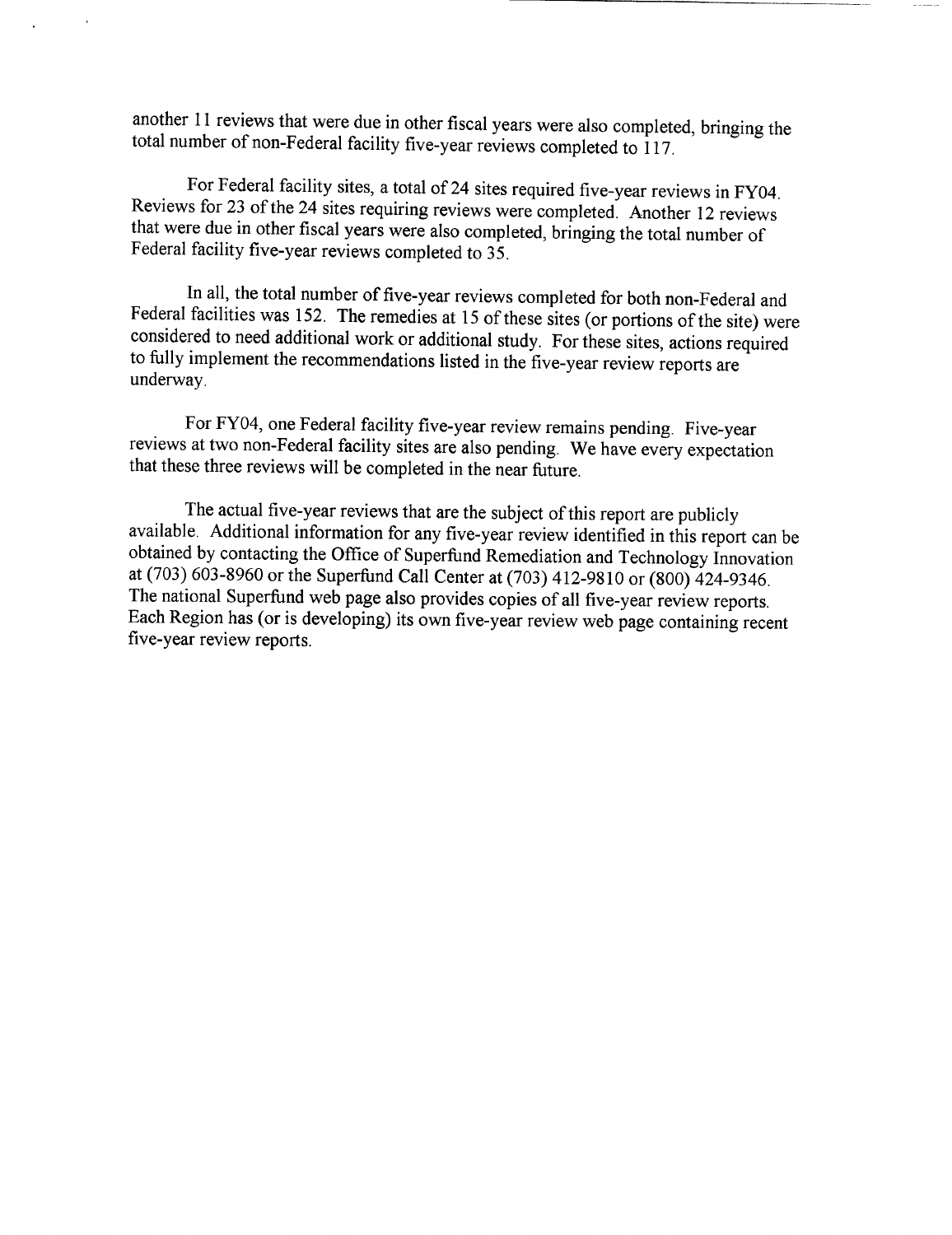$\Delta \phi = 0.01$  .  $\Delta \phi$ 

| Region                  | <b>State</b>   | Site Name                                        | Fed<br>Fac $(*)$ | Date<br>Completed  |
|-------------------------|----------------|--------------------------------------------------|------------------|--------------------|
| 1                       | <b>MA</b>      | <b>BAIRD &amp; MCGUIRE</b>                       |                  |                    |
| 1                       | VT             | <b>BFI SANITARY LANDFILL (ROCKINGHAM)</b>        |                  | 9/30/04            |
| 1                       | RI             | LANDFILL & RESOURCE RECOVERY, INC. (L&RR)        |                  | 9/21/04            |
| 1                       | <b>CT</b>      | <b>LINEMASTER SWITCH CORP.</b>                   |                  | 9/28/04<br>5/25/04 |
| 1                       | MA             | <b>NYANZA CHEMICAL WASTE DUMP</b>                |                  | 4/12/04            |
| 1                       | <b>NH</b>      | <b>OTTATI &amp; GOSS/KINGSTON STEEL DRUM</b>     |                  | 12/29/03           |
| 1                       | VT             | <b>PARKER SANITARY LANDFILL</b>                  |                  | 9/30/04            |
| 1                       | <b>NH</b>      | <b>IPEASE AIR FORCE BASE</b>                     | $\star$          | 9/20/04            |
| 1                       | <b>MA</b>      | <b>ROSE DISPOSAL PIT</b>                         |                  | 9/30/04            |
| 1                       | <b>ME</b>      | <b>SACO TANNERY WASTE PITS</b>                   |                  | 12/19/03           |
| 1                       | MA             | SILRESIM CHEMICAL CORP.                          |                  | 9/9/04             |
| 1                       | VT             | TANSITOR ELECTRONICS, INC.                       |                  | 9/30/04            |
| 1                       | MA             | W.R. GRACE & CO., INC. (ACTON PLANT)             |                  | 9/28/04            |
| 1                       | <b>MA</b>      | <b>WELLS G&amp;H</b>                             |                  | 9/30/04            |
| $\overline{2}$          | <b>NJ</b>      | <b>AMERICAN CYANAMID CO</b>                      |                  | 9/30/04            |
| $\overline{2}$          | <b>NJ</b>      | <b>BROOK INDUSTRIAL PARK</b>                     |                  | 9/14/04            |
| $\overline{2}$          | <b>NJ</b>      | <b>CHEMICAL CONTROL</b>                          |                  | 1/6/04             |
| $\overline{2}$          | NJ             | CHEMICAL INSECTICIDE CORP.                       |                  | 12/29/03           |
| $\overline{2}$          | <b>NJ</b>      | FEDERAL AVIATION ADMINISTRATION TECHNICAL CENTER |                  |                    |
|                         |                | (USDOT)                                          | $\star$          | 9/24/04            |
| 2                       | <b>NJ</b>      | <b>FORT DIX (LANDFILL SITE)</b>                  | $\star$          | 9/29/05            |
| $\overline{2}$          | <b>NJ</b>      | JACKSON TOWNSHIP LANDFILL                        |                  | 9/26/05            |
| $\overline{2}$          | <b>NJ</b>      | <b>KIN-BUC LANDFILL</b>                          |                  | 9/30/04            |
| $\overline{2}$          | <b>NY</b>      | <b>LUDLOW SAND &amp; GRAVEL</b>                  |                  | 7/1/04             |
| $\overline{2}$          | <b>NY</b>      | <b>MALTA ROCKET FUEL AREA</b>                    |                  | 9/21/04            |
| $\overline{c}$          | <b>NJ</b>      | MANNHEIM AVENUE DUMP                             |                  | 9/23/04            |
| $\overline{2}$          | NY             | NIAGARA COUNTY REFUSE                            |                  | 11/5/03            |
| $\overline{2}$          | NY.            | <b>POLLUTION ABATEMENT SERVICES</b>              |                  | 12/23/03           |
| $\overline{2}$          | NY.            | <b>PORT WASHINGTON LANDFILL</b>                  |                  | 4/14/04            |
| $\overline{2}$          | <b>NJ</b>      | <b>ROEBLING STEEL CO.</b>                        |                  | 1/21/04            |
| $\overline{2}$          | NY <sub></sub> | <b>SIDNEY LANDFILL</b>                           |                  | 6/16/04            |
| $\overline{2}$          | <b>NJ</b>      | UPPER DEERFIELD TOWNSHIP SANITARY LANDFILL       |                  | 9/24/04            |
| 3<br>$\mathbf{R}$       | <b>MD</b>      | <b>ABERDEEN PROVING GROUND (EDGEWOOD AREA)</b>   | $\star$          | 10/21/03           |
|                         | MD             | ABERDEEN PROVING GROUND (MICHAELSVILLE LANDFILL) |                  | 10/21/03           |
| 3                       | PA             | <b>ALADDIN PLATING</b>                           |                  | 9/7/04             |
| 3<br>3                  | <b>PA</b>      | <b>BRODHEAD CREEK</b>                            |                  | 5/27/04            |
|                         | PA             | <b>CENTRE COUNTY KEPONE</b>                      |                  | 9/10/04            |
| 3<br>3                  | DE             | COKER'S SANITATION SERVICE LANDFILLS             |                  | 5/25/04            |
| $\overline{3}$          | <b>PA</b>      | CRAIG FARM DRUM                                  |                  | 6/29/04            |
| $\overline{3}$          | PA.            | <b>CROSSLEY FARM</b>                             |                  | 9/24/04            |
| $\overline{\mathbf{3}}$ | DE             | DELAWARE SAND & GRAVEL LANDFILL                  |                  | 9/21/05            |
| $\overline{3}$          | PA             | DOUGLASSVILLE DISPOSAL                           |                  | 4/14/04            |
| $\overline{\mathbf{3}}$ | DE             | <b>DOVER AIR FORCE BASE</b>                      | $\star$          | 3/12/04            |
| 3                       | DE             | DOVER GAS LIGHT CO.                              |                  | 9/29/04            |
|                         | VA             | L.A. CLARKE & SON                                |                  | 9/29/05            |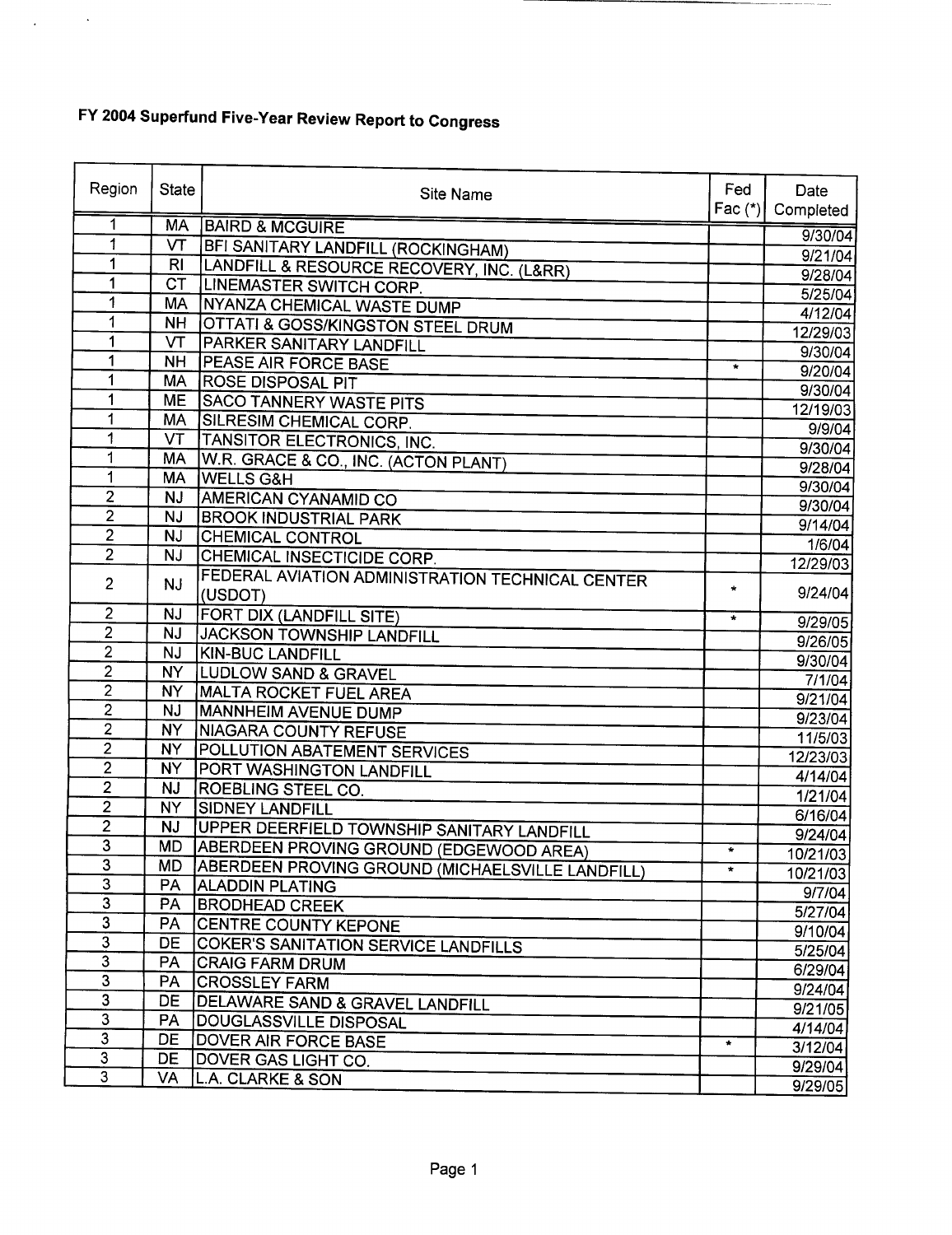$\Delta \phi = 0.000$ 

| Region                                      | <b>State</b>    | Site Name                                            | Fed<br>Fac $(*)$ | Date<br>Completed |
|---------------------------------------------|-----------------|------------------------------------------------------|------------------|-------------------|
| 3                                           | <b>VA</b>       | LANGLEY AIR FORCE BASE/NASA LANGLEY RESEARCH CENTER  | $\star$          | Pending           |
| $\overline{3}$                              | PA              | <b>LORD-SHOPE LANDFILL</b>                           |                  | 9/10/04           |
| $\overline{3}$<br>$\overline{\overline{3}}$ | VA              | NAVAL SURFACE WARFARE CENTER - DAHLGREN              | $\star$          | 12/16/03          |
| $\overline{\overline{3}}$                   | PA              | NAVY SHIPS PARTS CONTROL CENTER                      | $\star$          | 12/16/03          |
| $\overline{\mathbf{3}}$                     | <b>MD</b>       | PATUXENT RIVER NAVAL AIR STATION                     | $\star$          | 12/23/03          |
| $\overline{\mathbf{3}}$                     | PA              | RIVER ROAD LANDFILL (WASTE MANAGEMENT, INC.)         |                  | 9/30/04           |
| $\overline{3}$                              | VA              | <b>SUFFOLK CITY LANDFILL</b>                         |                  | 9/30/04           |
|                                             | PA              | <b>TYSONS DUMP</b>                                   |                  | 9/27/04           |
| 4                                           | <b>TN</b>       | AMERICAN CREOSOTE WORKS, INC. (JACKSON PLANT)        |                  | 7/21/04           |
| 4                                           | <b>AL</b>       | ANNISTON ARMY DEPOT (SOUTHEAST INDUSTRIAL AREA)      | $\star$          | 11/4/04           |
| $\overline{4}$                              | F               | COLEMAN-EVANS WOOD PRESERVING CO.                    |                  | 6/20/04           |
| 4                                           | $\overline{SC}$ | GEIGER (C & M OIL)                                   |                  | 3/29/04           |
| 4                                           | <b>NC</b>       | <b>GENERAL ELECTRIC CO/SHEPHERD FARM</b>             |                  | 8/6/04            |
| $\overline{\mathbf{4}}$                     | SC              | <b>HELENA CHEMICAL CO. LANDFILL</b>                  |                  | 9/17/04           |
| $\overline{\mathbf{4}}$                     | <b>FL</b>       | KASSAUF-KIMERLING BATTERY DISPOSAL                   |                  | 9/22/04           |
| $\overline{\mathbf{4}}$                     | <b>SC</b>       | MEDLEY FARM DRUM DUMP                                |                  | 9/30/04           |
| $\overline{\mathbf{4}}$                     | KY              | PADUCAH GASEOUS DIFFUSION PLANT (USDOE)              | $\star$          | 12/30/03          |
| 4                                           | FL              | PICKETTVILLE ROAD LANDFILL                           |                  | Pending           |
| 4                                           | <b>SC</b>       | SANGAMO WESTON, INC./TWELVE-MILE CREEK/LAKE HARTWELL |                  |                   |
|                                             |                 | PCB CONTAMINATION                                    |                  | 9/21/04           |
| $\overline{4}$                              | SC              | SAVANNAH RIVER SITE (USDOE)                          | $\star$          | 2/12/04           |
| $\overline{4}$                              | <b>FL</b>       | <b>SIXTY-SECOND STREET DUMP</b>                      |                  | 9/22/04           |
| $\overline{\mathbf{4}}$                     | <b>FL</b>       | STAUFFER CHEMICAL CO (TAMPA)                         |                  | 9/30/05           |
| 4                                           | <b>AL</b>       | <b>TRIANA/TENNESSEE RIVER</b>                        |                  | 2/25/05           |
| 4                                           | <b>FL</b>       | USN ORLANDO TRAINING CTR                             | $\star$          | 12/16/03          |
| $\overline{\mathbf{4}}$                     | <b>GA</b>       | WOOLFOLK CHEMICAL WORKS, INC.                        |                  | 9/30/04           |
| $\overline{5}$                              | WI              | <b>ALGOMA MUNICIPAL LANDFILL</b>                     |                  | 4/27/04           |
| $\overline{5}$                              | OH              | <b>ALLIED CHEMICAL &amp; IRONTON COKE</b>            |                  | 9/13/04           |
| 5                                           | MI              | <b>BENDIX CORP./ALLIED AUTOMOTIVE</b>                |                  | 8/23/04           |
| 5                                           | OH              | <b>BIG D CAMPGROUND</b>                              |                  | 8/27/04           |
| $\overline{5}$                              | OH              | <b>BUCKEYE RECLAMATION</b>                           |                  | 5/6/04            |
| 5                                           | MI              | <b>BUTTERWORTH #2 LANDFILL</b>                       |                  | 9/23/04           |
| $\overline{5}$                              | MI              | CANNELTON INDUSTRIES, INC.                           |                  | 8/20/04           |
| 5                                           | IL              | CENTRAL ILLINOIS PUBLIC SERVICE CO.                  |                  | 6/15/04           |
| 5                                           | IN.             | CONRAIL RAIL YARD (ELKHART)                          |                  | 9/27/04           |
| $\overline{5}$                              | <b>OH</b>       | <b>COSHOCTON LANDFILL</b>                            |                  | 1/15/04           |
| $\overline{5}$                              | <b>MN</b>       | <b>DAKHUE SANITARY LANDFILL</b>                      |                  | 2/27/04           |
| $\overline{5}$                              | OН              | <b>FIELDS BROOK</b>                                  |                  | 6/7/04            |
| $\overline{5}$                              | MI              | <b>FOLKERTSMA REFUSE</b>                             |                  | 2/12/04           |
| $\overline{5}$                              | IN              | <b>FORT WAYNE REDUCTION DUMP</b>                     |                  | 9/29/04           |
| $\overline{5}$                              | MI              | H. BROWN CO., INC.                                   |                  | 5/20/04           |
| $\overline{5}$                              | WI              | <b>HECHIMOVICH SANITARY LANDFILL</b>                 |                  | 6/21/04           |
| $\overline{5}$<br>$\overline{5}$            | IL              | ILADA ENERGY CO.                                     |                  | 9/9/04            |
|                                             | IN              | INTERNATIONAL MINERALS (E. PLANT)                    |                  | 4/28/04           |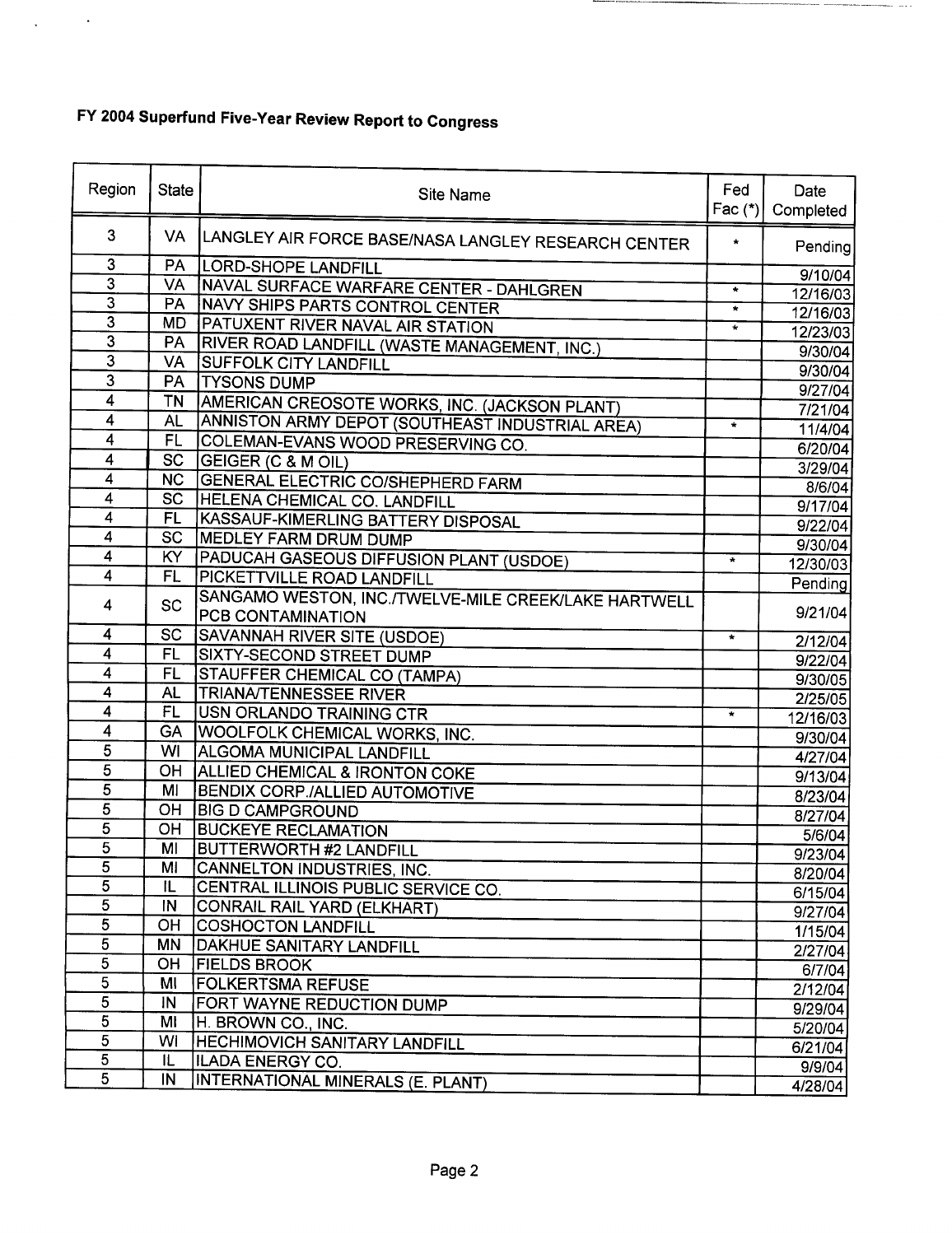$\mathcal{L}_{\text{max}}$  ,  $\mathcal{L}_{\text{max}}$ 

| Region                           | <b>State</b>              | Site Name                                                          | Fed<br>Fac $(*)$ | Date<br>Completed |
|----------------------------------|---------------------------|--------------------------------------------------------------------|------------------|-------------------|
| 5                                | IL                        | JOLIET ARMY AMMUNITION PLANT (LOAD-ASSEMBLY-PACKING<br><b>AREA</b> | $\star$          | 5/6/04            |
| 5                                | IL                        | JOLIET ARMY AMMUNITION PLANT (MANUFACTURING AREA)                  | $\star$          | 5/6/04            |
| $\overline{5}$                   | <b>MN</b>                 | JOSLYN MANUFACTURING & SUPPLY CO.                                  |                  | 7/7/04            |
| $\overline{5}$                   |                           | MN   LAGRAND SANITARY LANDFILL                                     |                  | 2/24/04           |
| $\overline{5}$                   | OH                        | LASKIN/POPLAR OIL CO.                                              |                  | 5/20/04           |
| $\overline{5}$                   | MI                        | <b>METAMORA LANDFILL</b>                                           |                  | 9/27/04           |
| 5                                | $\overline{M}$            | <b>MIDCO</b> T                                                     |                  | 5/17/04           |
| $\overline{5}$                   | IN                        | <b>MIDCO II</b>                                                    |                  | 5/17/04           |
| $\overline{5}$                   | WI                        | MID-STATE DISPOSAL, INC. LANDFILL                                  |                  | 8/17/04           |
| $\overline{5}$                   | WI                        | <b>MUSKEGO SANITARY LANDFILL</b>                                   |                  | 9/29/04           |
| 5                                | <b>MN</b>                 | NEW BRIGHTON/ARDEN HILLS/TCAAP (USARMY)                            | $\star$          | 9/23/04           |
| $\overline{5}$                   | IL.                       | NL INDUSTRIES/TARACORP LEAD SMELTER                                |                  | 3/30/04           |
| 5                                | IN                        | NORTHSIDE SANITARY LANDFILL, INC                                   |                  | 9/3/04            |
| $\overline{5}$                   | MI                        | ORGANIC CHEMICALS, INC.                                            |                  | 9/27/04           |
| $\overline{5}$                   | MI                        | PARSONS CHEMICAL WORKS, INC.                                       |                  | 4/14/04           |
| $\overline{5}$                   | WI                        | SCRAP PROCESSING CO., INC.                                         |                  | 4/28/04           |
| $\overline{5}$                   | <b>OH</b>                 | <b>ISKINNER LANDFILL</b>                                           |                  | 3/17/04           |
| $\overline{5}$                   | MI                        | <b>SPRINGFIELD TOWNSHIP DUMP</b>                                   |                  | 9/29/04           |
| 5                                | IL.                       | TRI-COUNTY LANDFILL CO./WASTE MANAGEMENT OF ILLINOIS,<br>INC.      |                  | 9/23/04           |
| 5                                | OH                        | US DOD DEFENSE ELECTRONICS SUPPLY CTR                              | $\star$          | 7/2/04            |
| 5                                | IN                        | <b>US NAVY AVIONICS CENTER</b>                                     | $\star$          | 6/17/04           |
| 5                                | <b>OH</b>                 | <b>VAN DALE JUNKYARD</b>                                           |                  | 4/15/04           |
| 5                                | ΜN                        | <b>WASHINGTON COUNTY LANDFILL</b>                                  |                  | 4/2/04            |
| 5                                | IN                        | <b>WAYNE WASTE OIL</b>                                             |                  | 6/2/04            |
| $\overline{5}$                   | $\overline{\mathfrak{n}}$ | <b>WOODSTOCK MUNICIPAL LANDFILL</b>                                |                  | 8/23/04           |
| $\overline{5}$                   | MI                        | <b>WURTSMITH AIR FORCE BASE</b>                                    | $\star$          | 9/29/04           |
| $\overline{6}$                   | <b>TX</b>                 | AIR FORCE PLANT #4 (GENERAL DYNAMICS)                              | $\star$          | 9/28/04           |
| $\overline{6}$<br>$\overline{6}$ | LA                        | <b>MADISONVILLE CREOSOTE WORKS</b>                                 |                  | 3/1/04            |
| 6                                | <b>AR</b>                 | SOUTH 8TH STREET LANDFILL                                          |                  | 6/17/04           |
| 7                                | AR                        | VERTAC, INC.                                                       |                  | 11/20/03          |
|                                  | KS                        | 57TH AND NORTH BROADWAY STREETS SITE                               |                  | 9/24/04           |
| 7<br>7                           | KS<br>IA.                 | <b>BIG RIVER SAND CO.</b><br><b>CHEMPLEX CO.</b>                   |                  | 3/26/04           |
| 7                                | <b>NE</b>                 |                                                                    |                  | 6/9/04            |
| $\overline{7}$                   | <b>MO</b>                 | CORNHUSKER ARMY AMMUNITION PLANT<br><b>LEE CHEMICAL</b>            | $\mathbf{r}$     | 9/17/04           |
| $\overline{7}$                   | MO.                       | <b>MISSOURI ELECTRIC WORKS</b>                                     |                  | 9/30/04           |
| $\overline{7}$                   | <b>KS</b>                 | <b>PESTER REFINERY CO.</b>                                         |                  | 9/24/04           |
|                                  |                           | ST. LOUIS AIRPORT/HAZELWOOD INTERIM STORAGE/FUTURA                 |                  | 9/15/04           |
| $\overline{7}$                   | <b>MO</b>                 | COATINGS CO.                                                       |                  | 9/28/04           |
| $\overline{7}$                   | IA                        | VOGEL PAINT & WAX CO.                                              |                  | 9/24/04           |
| $\overline{7}$                   | MO.                       | WHEELING DISPOSAL SERVICE CO., INC., LANDFILL                      |                  | 9/20/04           |
| $\overline{7}$                   | IA.                       | WHITE FARM EQUIPMENT CO. DUMP                                      |                  | 9/20/04           |
| 8                                | $\rm CO$                  | ASARCO, INC. (GLOBE PLANT)                                         |                  | 9/29/04           |
| $\overline{8}$                   | CO.                       | CENTRAL CITY, CLEAR CREEK                                          |                  | 9/29/04           |

THE R. P. LEWIS CO., LANSING, MICH. 49-14039-1-120-2

 $\bar{z}$